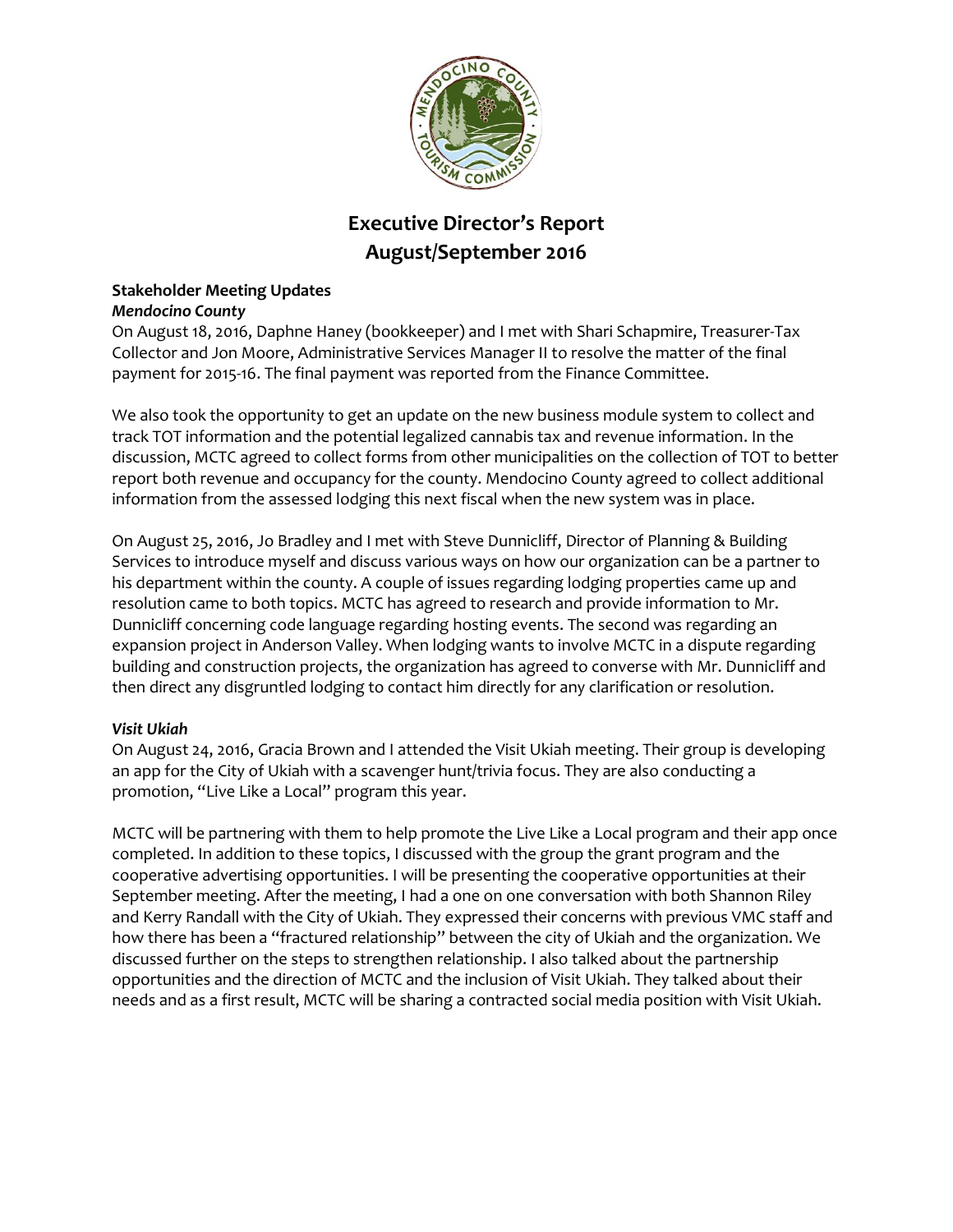

#### **Staff & Contractor Updates** *Sales & Hospitality Coordinator*

A new and modified position was created as a result of the resignation of Donna Hannaford, Tourism Development Assistant and the needs of the organization. The Sales & Hospitality Coordinator position was created and posted.

After receiving a series of resumes, it was determined there were (2) two candidates who went through a phone interview with (2) two team members and the executive director. Those candidates moved onto a live skills and face-to-face interview. Luz Harvey was chosen as the final candidate, due to her professionalism, the experience with Winesong, glowing references and the results from her skills interview.

An offer was extended to Ms. Harvey and she agreed to join the team. She will begin September 19, 2016 and will go through an orientation process with both Jodi Smith and Gracia Brown. Ms. Harvey will fill the duties of the previous Tourism Development Assistant as well as taking on the responsibility of coordinating the Mushroom, Wine & Beer Festival; Crab, Wine & Beer Festival and the Party for the Planet.

#### *Interactive Media & Content Coordinator*

After receiving notice from Brendan McGuigan, the internal marketing team sat down to discuss the needs of the organization and this contract position. In a recent meeting with Visit Ukiah, there was a discussion of how to better partner with the Ukiah team. It was discovered through this conversation that Visit Ukiah was in the process of searching for a contract social media professional. It was agreed to partner together and share this position and costs.

The position description was updated to reflect this partnership and we are currently in recruitment mode.

# **Media Buying Update**

After a couple weeks of negotiations, MCTC now has a new agreement with CC Media as the digital media buyer. CC Media initially did all the media buying for the organization at a rate of 15%. The company will serve only as a digital media buyer and has agreed to reduce the commission to 14%. In addition to the mentioned, a termination clause has been added within the new agreement verses a May contract renewal date.

The remainder of the media buying will happen internally to save on time and money.

# **Customer Relationship Management (CRM) System Selected**

The MCTC team reviewed (11) eleven different CRM systems to use as a productive tool for contact management. After reviewing all the systems, the team gave feedback to the executive director. Two systems met most of the needs of the team, plus had compatibility with existing systems such as Gmail and Google Calendars. After further review, BigContacts was chosen due to: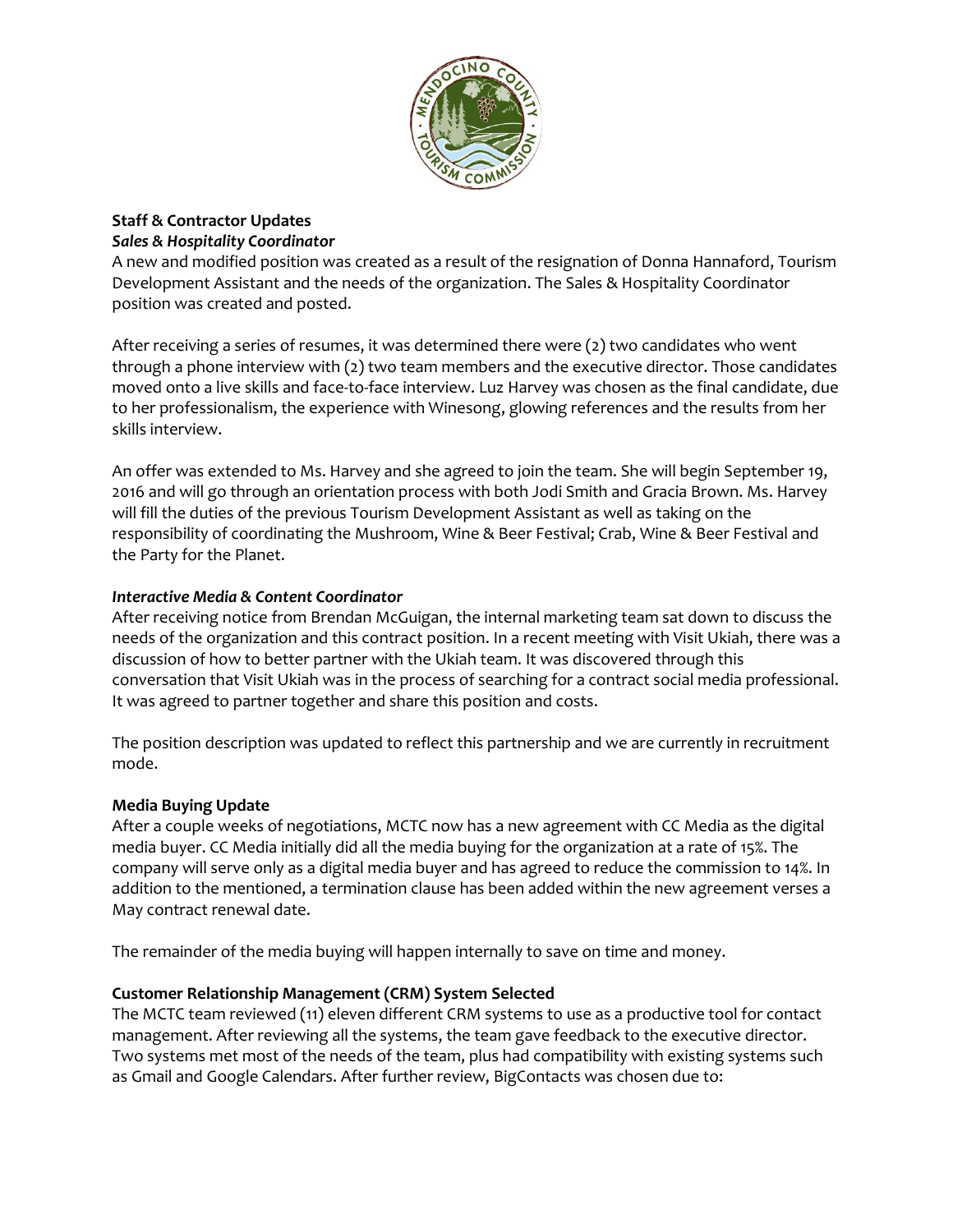

- Ease of use
- Compatibility with MailChimp
- Reporting and retargeting tools
- Ability to customize some items for the organization
- Staff training package
- Non-profit pricing

Implementation began the first part of September with the customization needed prior to importing and inputting in data. The next steps for BigContacts is to connect the system with our Gmail, MailChimp and Google Calendars.

# **Staff & Contractor Reports** (reports are attached for your review)

- Richard Strom, Director of Tourism | Visit California Australia Sales Mission Report
	- o NCTC Partnership
	- o 41 attendees from California
	- o 570 travel professionals (200 direct contact)
		- 55 tour operators
	- $\circ$  Tour operators and decision makers all received our regional flash drive with suggested itineraries, maps, photos and visitor guides
		- **Tailored follow up with each**
- Koli Communications PR Report
	- o 40 Direct Placements
	- o Hosted/Hosting Media
		-
		- 7/21-7/21 Laurie Werner Forbes; Coast
		- 7/17-7/18 Cheryl Crabtree Calif. Directory of Fine Wines; Inland<br>■ 7/21-7/21 Laurie Werner Forbes; Coast<br>■ 8/3-8/6 Andrew McCreddie Vancouver Sun/Province, CN; Cou<br>■ 9/7-9/9 Michael McCarthy The Province/CN; Coast ■ 8/3-8/6 Andrew McCreddie Vancouver Sun/Province, CN; County
		- 9/7-9/9 Michael McCarthy The Province/CN; Coast
		- **9/17-9/19** Jennifer Boden KRON; Coast
		- **10/9-10/10** Jackie Burrell Bay Area News Group; Inland
	- o Recent Coverage
		- **•** Via Magazine
		- **National Geographic**
		- Vogue
		- **Coastal Living**
		- **•** Meetings Today
		- **NUVO Magazine**
		- **San Francisco Chronicle & Sacramento Bee**
		- Additional ones can be found in the full report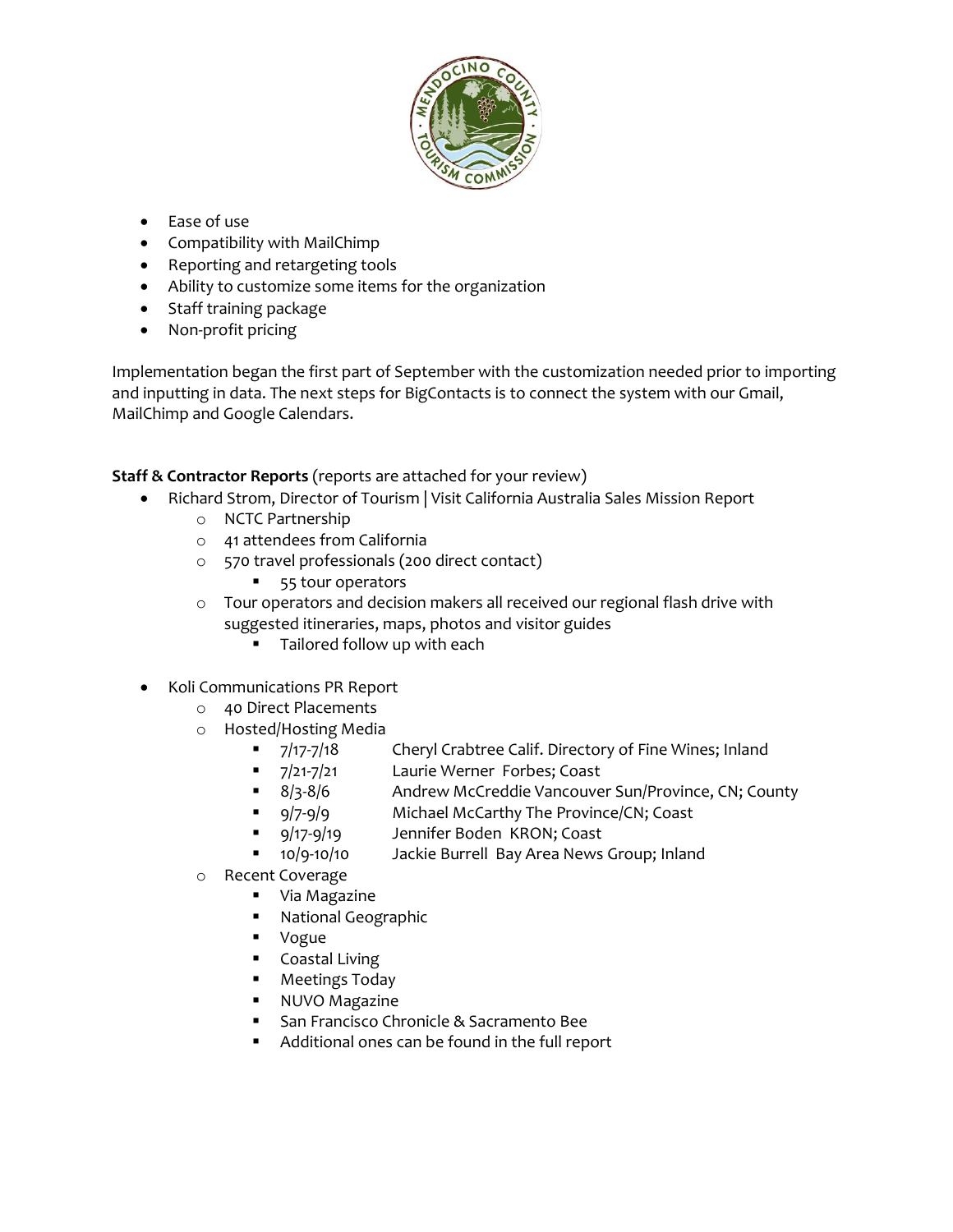

# **Meetings/Events**<br>8/10 M

- 8/10 Media Immersion for DCI, the new PR Agency<br>8/12 Leadership Mendocino Orientation
- 
- 8/12 Leadership Mendocino Orientation<br>8/15 Sales & Hospitality Coordinator Pho 8/15 Sales & Hospitality Coordinator Phone Interviews (2 candidates)<br>8/16 SavenRidge Cottages, Yorkville
- RavenRidge Cottages, Yorkville
- Yorkville Market, Yorkville
- 8/17 Marketing Committee Meeting